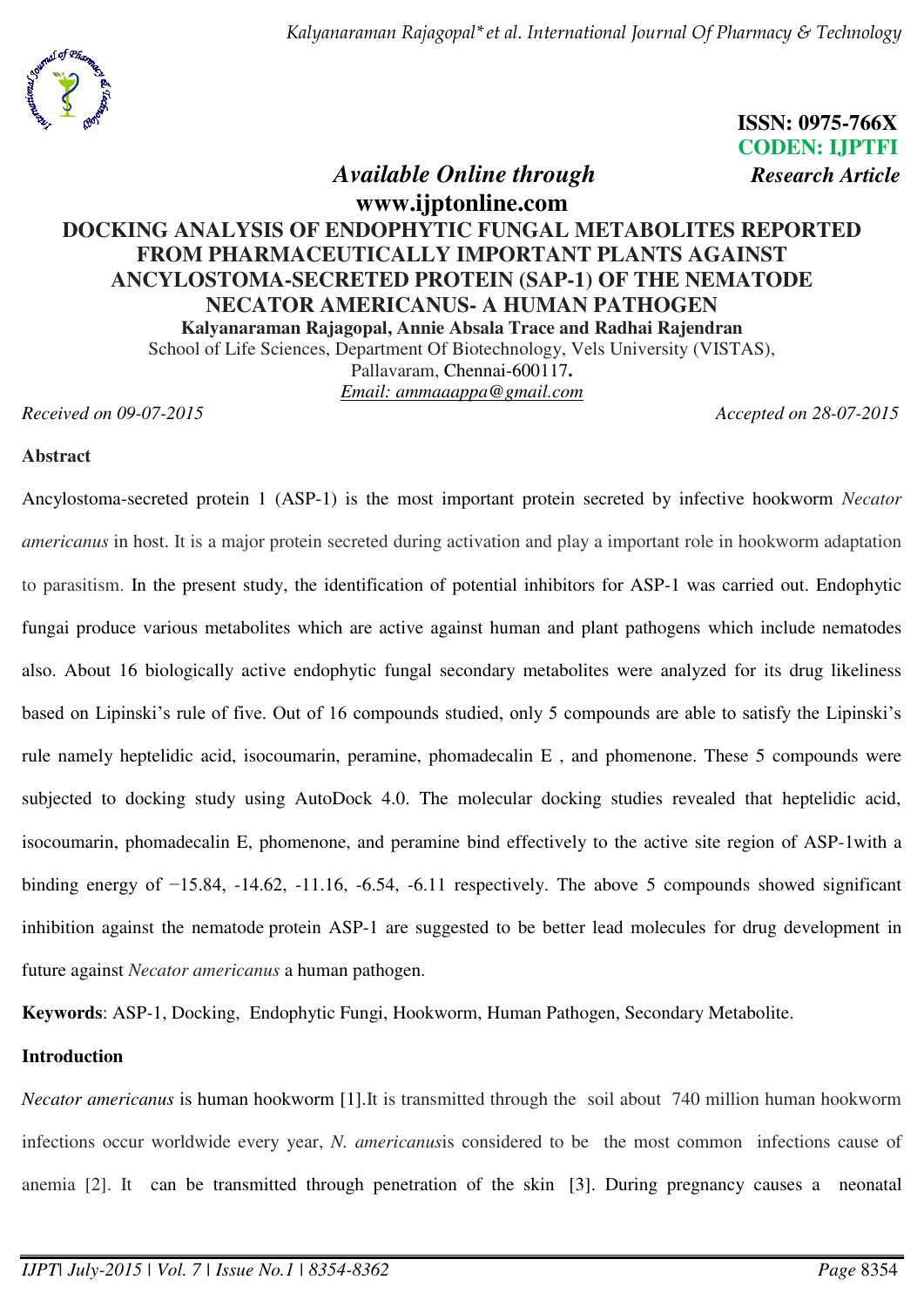prematurity and low birth weight[4]. Major proteins secreted by the infective larval stage hookworms *Ancylostoma* secreted proteins (ASPs), which are characterized by one or two CAP (cysteine-rich secretory protein) and the members of the PR-1 subfamily .There are two types of ASP have been isolated from larval nematodes single PR-1 domain (Na-ASP-2) or two PR-1 domains (Na-ASP-1). Na-ASP-1 is a 406-amino-acid protein with molecular weight of 43.9 kDa[5]. *Ancylostoma* secreted protein (ASP) in infectivelarva L3 stage this protein binds to human NK cells, resulting in IFN-γ production induced intestinal inflammation[6].Docking studies are used to predicts the preferred orientation of one molecule to another when [bound](https://en.wikipedia.org/wiki/Binding_\(molecular\)) to each other to form a stable [complex.](https://en.wikipedia.org/wiki/Supramolecular_chemistry) It is used to find the [binding affinity](https://en.wikipedia.org/wiki/Dissociation_constant#Protein-ligand_binding) between two molecules protein and ligand. Fundamental screening of the Ligand-protein interaction for their binding affinity was carried out using AutoDock and the results that include the understanding H-bonding and hydrophobic interactions were analyzed using discovery studio a programme to generate schematic diagrams of protein ligand interactions. Ligand property was predicted by using Lipinski rule of five helps in distinguishing drug-like and non-drug-like properties and predicts high probability of success or failure due to drug likeliness for molecules[7]. In the present study, we have studied the drug-likeness of secondary metabolites from the endophytic fungi using Lipinski's rule of five and the binding mechanism of the compounds with nematode *Necator americanus* protein ASP-1 using molecular docking studies for drug development.

### **Materials and Methods**

### **Preparation of protein structure**

The three-dimensional (3D) structure of the ASP-1 protein was taken from the Protein Data Bank (PDB) [\(www.rcsb.org\)](http://www.rcsb.org/) the structure is given in (Fig.1.).The PDB ID of ASP-1 protein is 3NT8. The active site region of the ASP-1 given in (Table.3).



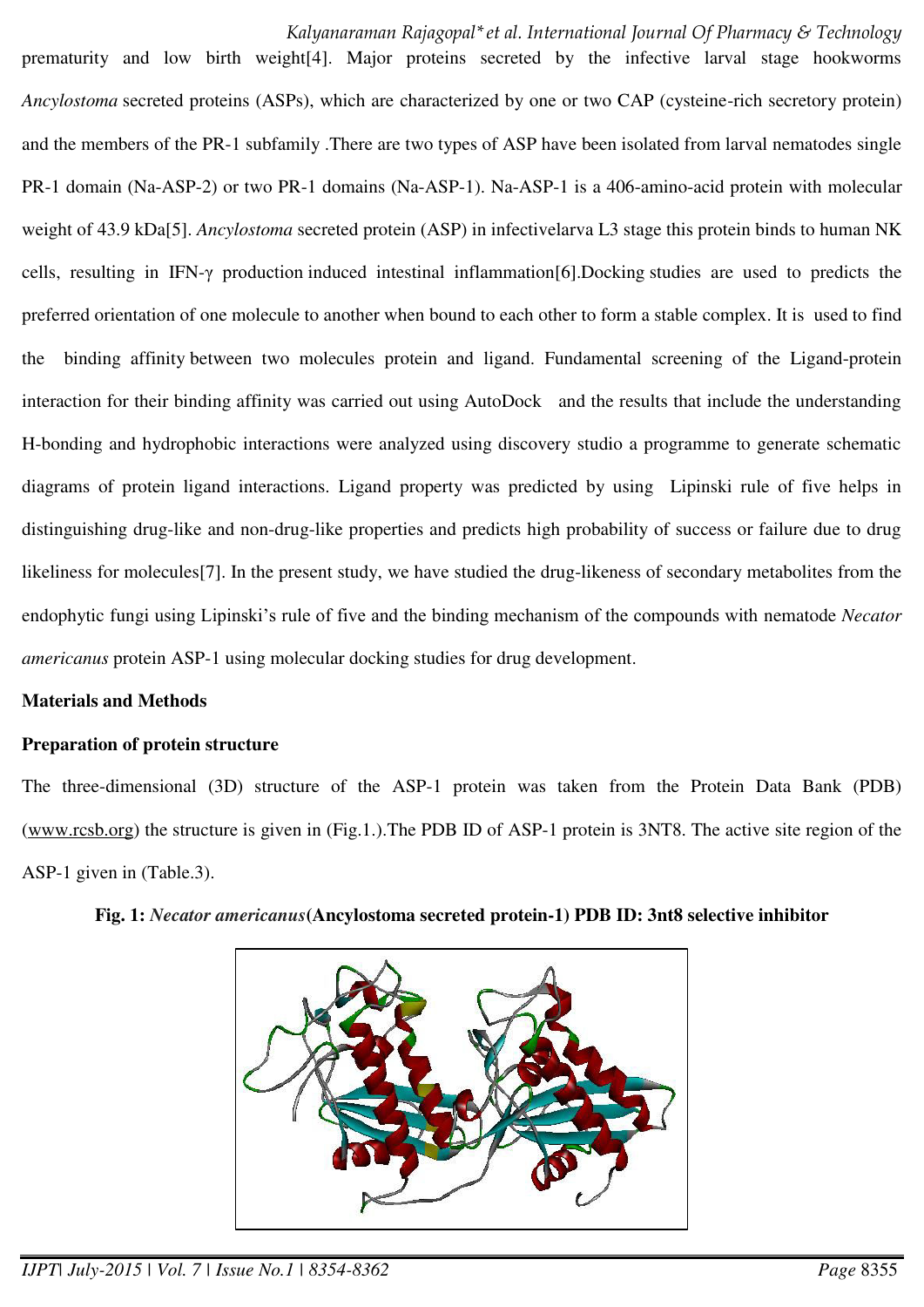### **Table 3:** *Necator americanus* **PDB ID: 3nt8 selective inhibitor showing the active site region of ASP-1.**

LYS67,ASN68,LYS140,TYR154,SER155,GLU156,THR158,LYS159,ASN178,GLY179, VAL180,ILE183,THR184,ASN185,GLN186,PRO187,MET188,TRP189,GLU190,SER202, THR203,TYR204,LYS205,ASN206,LYS216,GLY217,PRO218,ASP219,VAL220,GLU222,SER236,ASP239, THR240,SER243,VAL244,GLU247,PHE248,SER251,LEU256,GLU257, PRO258,PHE316,ASP317,ASN319,LYS320,LYS323,GLN324,GLN327,LEU328,ASN331,LYS334,GLU335

### **Docking Study Auto Dock 4.0**

AutoDock combines two methods to Rapid grid-based energy evaluation and efficient search of torsional freedom. It works by Lamarckian Genetic Algorithm. ASP-1 receptor protein was docked against the five endophytic fungal secondary metabolites using Auto Dock 4.0. Endophytic fungal metabolites were docked into the active site of 3NT8 receptor protein.

### **Discovery studio visualizer 3.1**

Discovery studio visualizer is a tool for molecular modeling study, for both small molecule, and macromolecule applications. It generates 2D receptor-ligand interaction plots and analyzes the ligand binding patterns between a protein and its bound ligands.

### **Metabolites from endophytic fungi**

Endophytic fungi reside in the plant and help the plants by producing various chemical compounds [8,9] . In the present study 11 endophytic fungal metabolite namely (1) Heptelidic acid (2) Isocoumarin (3) Phomadecalin E (4) Phomenone (5) Peramine, (6) Trichodermin (7) Scoparasin B (8) Phomoenamide (9) Patulin (10) Isopestacin and (11) Isocochliodinol were subjected to docking studies . The structures and the physiochemical properties of these compounds were taken from the PubChem database. Lipinski's rule of five parameters such as molecular weight, log P, and number of hydrogen bond donors, hydrogen bond acceptors and molar refractivity were taken from the Lipinski Rule of Five tool for the endophytic fungi secondary metabolites (Table 1).

**Table-1: Lipinski's properties of the endophytic fungal secondary metabolite.**

| S.NO         | <b>NAME OF</b>     | <b>MASS</b> | <b>LOGP</b> | H-        | Н              | <b>MOLAR</b>        |
|--------------|--------------------|-------------|-------------|-----------|----------------|---------------------|
|              | <b>COMPONDS</b>    | $(<500$ Da) | (<5)        | DONAR(<5) | <b>ACCEPTO</b> | <b>REFRACTIVITY</b> |
|              |                    |             |             |           | R(<10)         | $(40-130)$          |
| a            | Patulin            | 152         | $-0.1$      | $\theta$  |                | 31.91               |
| b            | Isopestacin        | 288         | 2.5         |           |                | 79.6                |
| $\mathbf{c}$ | <i>s</i> ocoumarin | 146         | 1.8         | $\theta$  |                | 40.8                |
| d            | Isocochliodinol    | 502         | 6.4         | 4         |                | 148.6               |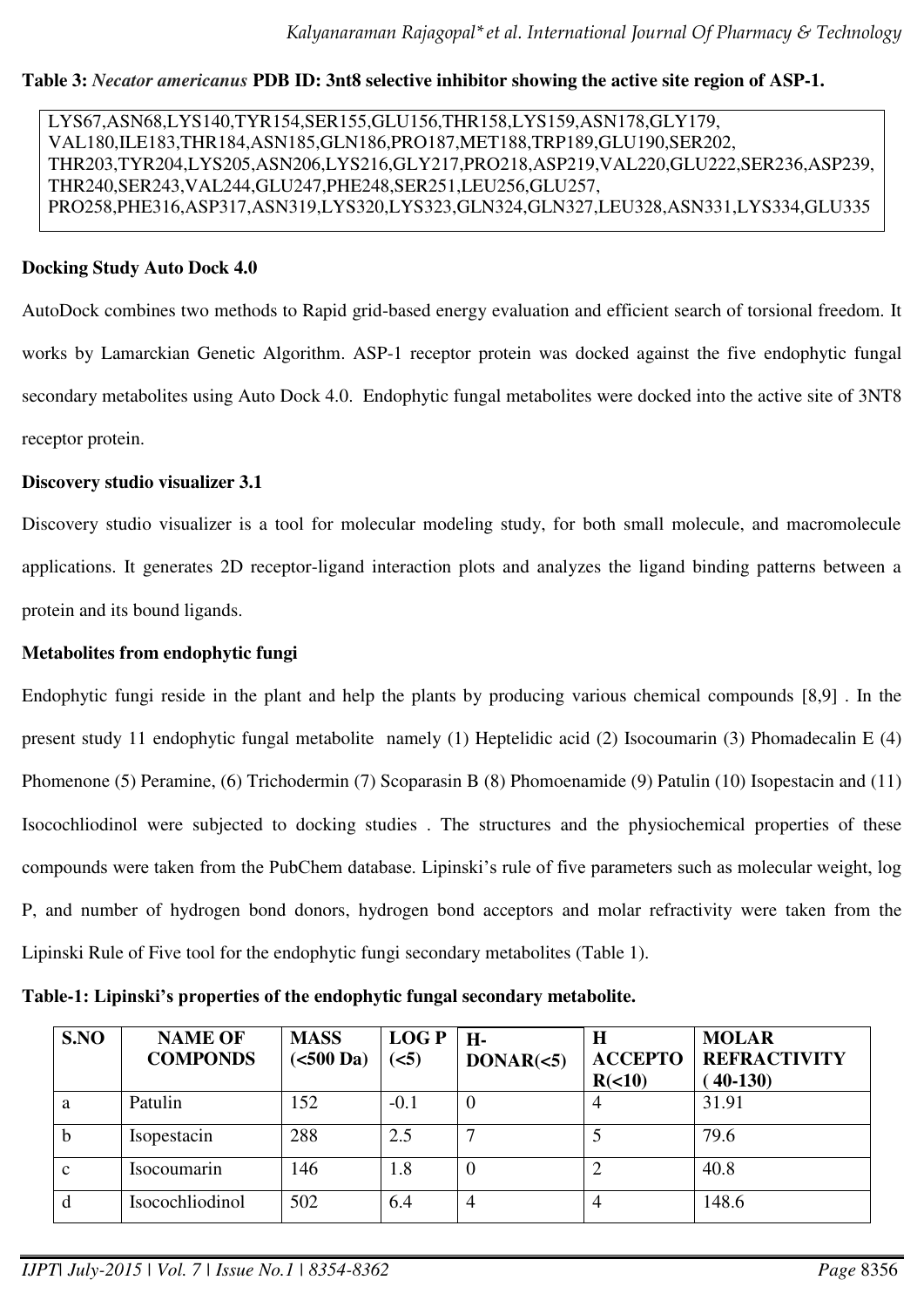|             |                 | $\cdot$ | , o , |                |                | ╯<br>$\cdot$ |
|-------------|-----------------|---------|-------|----------------|----------------|--------------|
| e           | Trichodermin    | 284     | 2.2   | v              | 4              | 71.7         |
| $f_{\rm}$   | Phomenone       | 256     | 0.7   | $\overline{2}$ | $\overline{4}$ | 61.0         |
| g           | Phomadecalin E  | 264     | 1.9   |                | 4              | 68.7         |
| $\mathbf h$ | Heptelidic acid | 276     | 0.6   |                |                | 70.9         |
|             | Scoparasin B    | 531     | 1.0   | 3              | 9              | 126.4        |
|             | Peramine        | 243     | 0.8   | 3              |                | 70.3         |
| $\bf k$     | Phomoenamide    | 278     |       | 6              | $\theta$       | 0            |

*Kalyanaraman Rajagopal\*et al. International Journal Of Pharmacy & Technology*

#### **Preparation of ligand structures**

Chemically intelligent drawing interface freeware developed by Advanced Chemistry Development, Inc., (http://www.acdlabs.com) was used to build the structure of the ligands. Using draw mode of Chemsketch, the ligands were created and the three dimensional optimizations were done. Out of 11 compounds studied using Lipinski's rule only six compounds were passed in Lipinski's rule of five used for docking studies the metabolites studied are Heptelidic acid, Isocoumarin, Phomadecalin E, Phomenone, Trichodermin and Peramine.

### **Results**

The protein ASP-1 contains 25% of Alpha helix and 12% of Beta turn and 39% of Random coil shown in (Fig.1). Endophyti**c** fungal secondary metabolite studied for Lipinski's rule of five like Molecular weight should (<500 Dalton),  $\log p(\le 5)$ , H bond donar ( $\le 5$ ), H bond acceptor ( $\le 10$ ) and molar refractivity (between 40-130) indicates the metabolite to pass Lipinski's rule and qualify for docking study . Based on Lipinski's characteristic the metabolite Heptelidic acid, Isocoumarin, Phomadecalin E, Phomenone, Trichodermin and Peramine are used for docking analysis. The docking analysis carried out using Autodock 4.0 The result of Lipinski's rule of five Molecular weight, Log P, Number of H bond donar , H bond acceptor and and molar refractivity are tabulated in (Table-1). Out of the 11 endophytic fungi metabolite analysed only 6 metabolites satisfies the lipinski's rule of five for drug likeliness .The other 5 compounds do not follow the lipinski's rule where not considered for docking analysis . Trichodermin even though it passed lipinski's rule it does not show proper result in docking analysis. The structure of drug likeliness metabolites from endophytic fungi are shown in( Fig. 2). The binding energy for the five metabolites with ASP-1 using Autodock 4.0 given in (Table .4). The docking analysis shows that the ligands bind to the active domain site of ASP-1 protein with significant energy in the same hydrophobic pockets. The docking analysis of selected metabolites in 3 dimensional views are shown in (Fig.3a-3e).The hydrogen contacts of selected metabolite given in (Table 2). The docking scores were highest for heptelidic acid with −15.84, isocoumarin with -14.62 and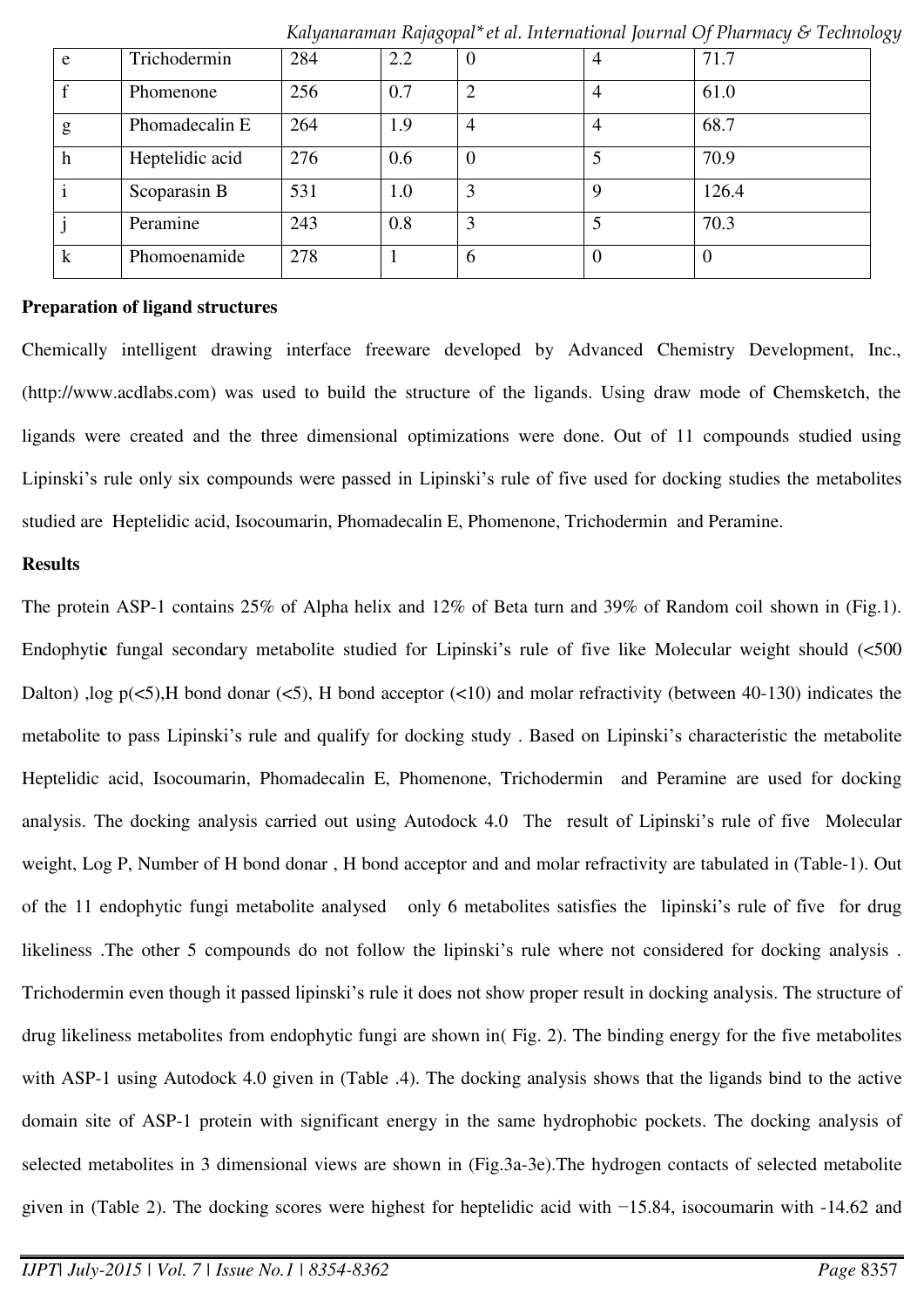phomadecalin E with -11.16, phomenone with -6.54 and peramine with-6.11 respectively and the binding mode of

endophytic metabolites with ASP-1 receptor protein.

# **Fig-2: The 3D structures of compounds (a) Heptelidic acid, (b) Isocoumarin, (c) Phomadecalin E, (d) Phomenone, (e) Peramine**



**Table 4: Dock scores of the compounds.** 

| a | Heptelidic acid | $-15.84$ |
|---|-----------------|----------|
| b | Isocoumarin     | $-14.62$ |
| C | Phomadecalin E  | $-11.16$ |
| d | Phomenone       | $-6.54$  |
| e | Peramine        | $-6.11$  |

**Fig-3(a): Docking complex of Ancylostoma secreted protein-1(PDB ID: 3nt8) with Heptelidic acid.** 

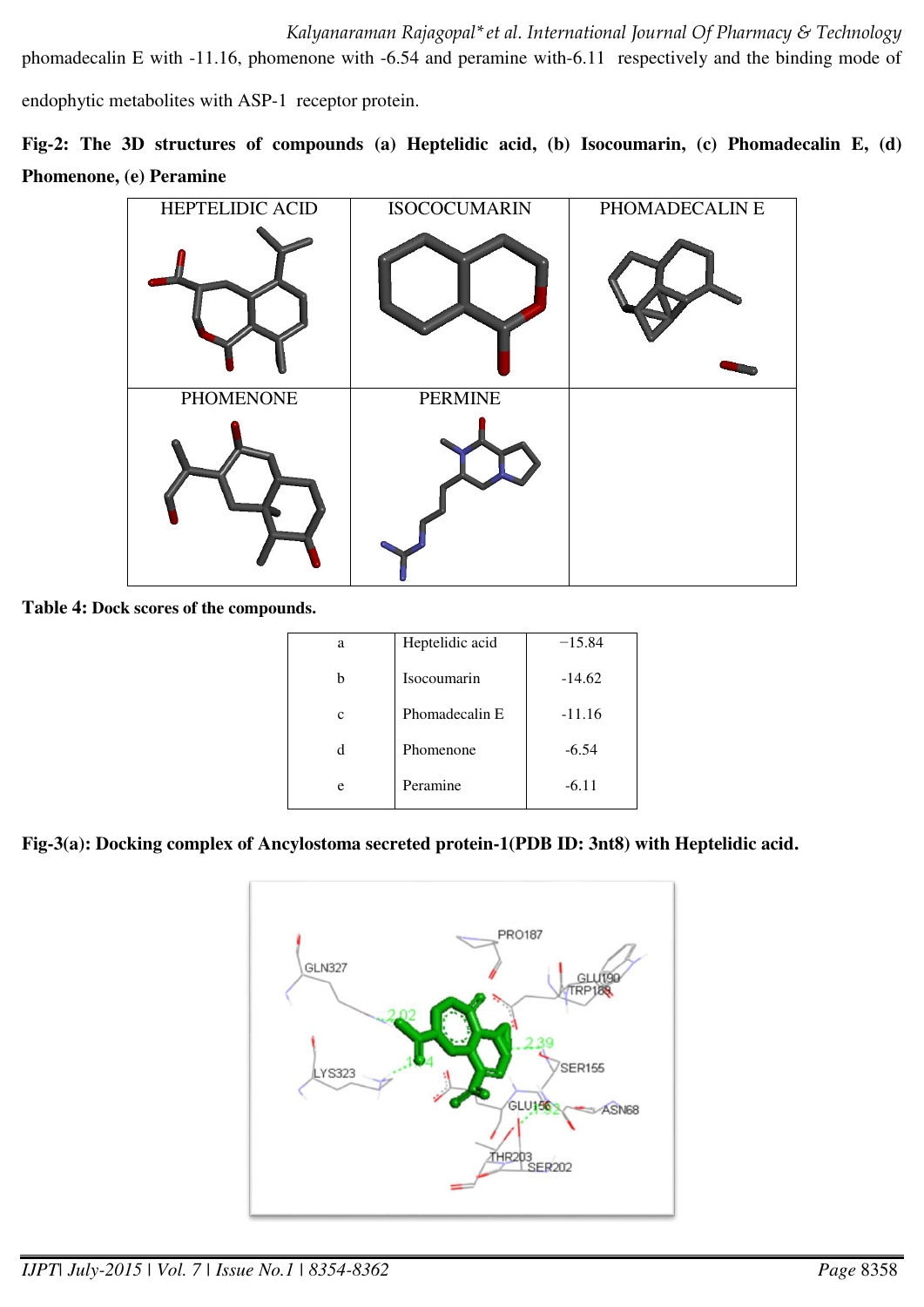**Fig-3(b): Docking complex of Ancylostoma secreted protein-1(PDB ID: 3nt8) with isococumarin.** 



**Fig-3(c): Docking complex of Ancylostoma secreted protein-1(PDB ID: 3nt8) with phomadecalin E.** 



**Fig-3(d): Docking complex of Ancylostoma secreted protein-1(PDB ID: 3nt8) with phomenone.** 

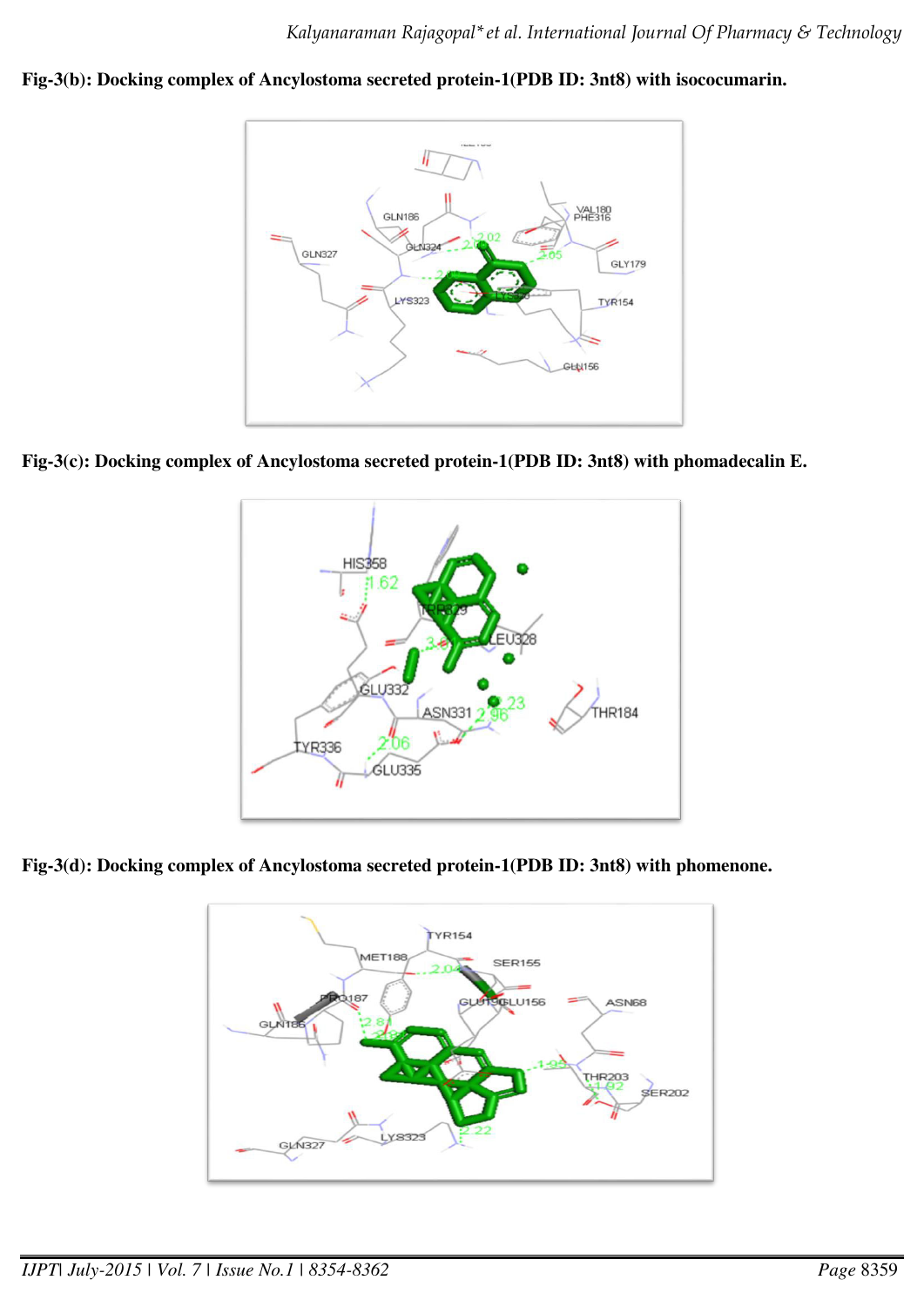### **Fig-3(e): Docking complex of Ancylostoma secreted protein-1(PDB ID: 3nt8) with peramine.**



### **Discussion**

Endophytic fungal metabolites has many biological effect. However, antinematicidal property for endophytic fungal metabolite is very much limited. Several Insilco studies proved that, Secondary metabolites from endophytic fungi has got lot of anticancer, antiinflamatory, antimicrobial potential [10,11,12]. More number of Insilco studies on plant derived compounds has been done. The diverse bioactivities of endophytic fungal metabolites are less understood by insilco designing studies.

Ancylostroma secreted protein (ASPs) is a key protein during the infection of *Necator americanus* .Human hookworm induce chronic infections in their host .These parasites have developed unique mechanism to evade host immunity by producing excretory/secretory (ES) products in the host [13]. In response to this parasitic infection two proteins are secreted ASP1 and ASP2 it belong to the pathogenesis-related protein PRP superfamily [14].Due to the hookworm infection increase in the level of ASP is reported. Thus, inhibition of this protein ,will be an important mechanism to control this infection. Presently Benzimidazole, Mebendazole and Albendazole drugs being used to control hookworm infection [15].These drugs shows several side effects in hosts such as gastrointestinal symptoms diarrhea, nausea, vomiting headache, dizziness[16].The present investigation focuses on docking studies of natural secondary metabolites from endophytic fungi, for anti nematicidal property and to overcome undesirable biological side effects. The results of Insilco docking study using Autodock 4.0 shows that out of 11 endophytic fungi metabolite analyzed only 6 metabolites pass the Lipinski's rule of five for drug lightness even though 6 metabolites pass the Lipinski's rule only 5 metabolites satisfactorily bind with target protein .The 5 compounds which satisfy Lipinski's property are Heptelidic acid, Isocoumarin, Phomadecalin E, Phomenone and Peramine these 5 compounds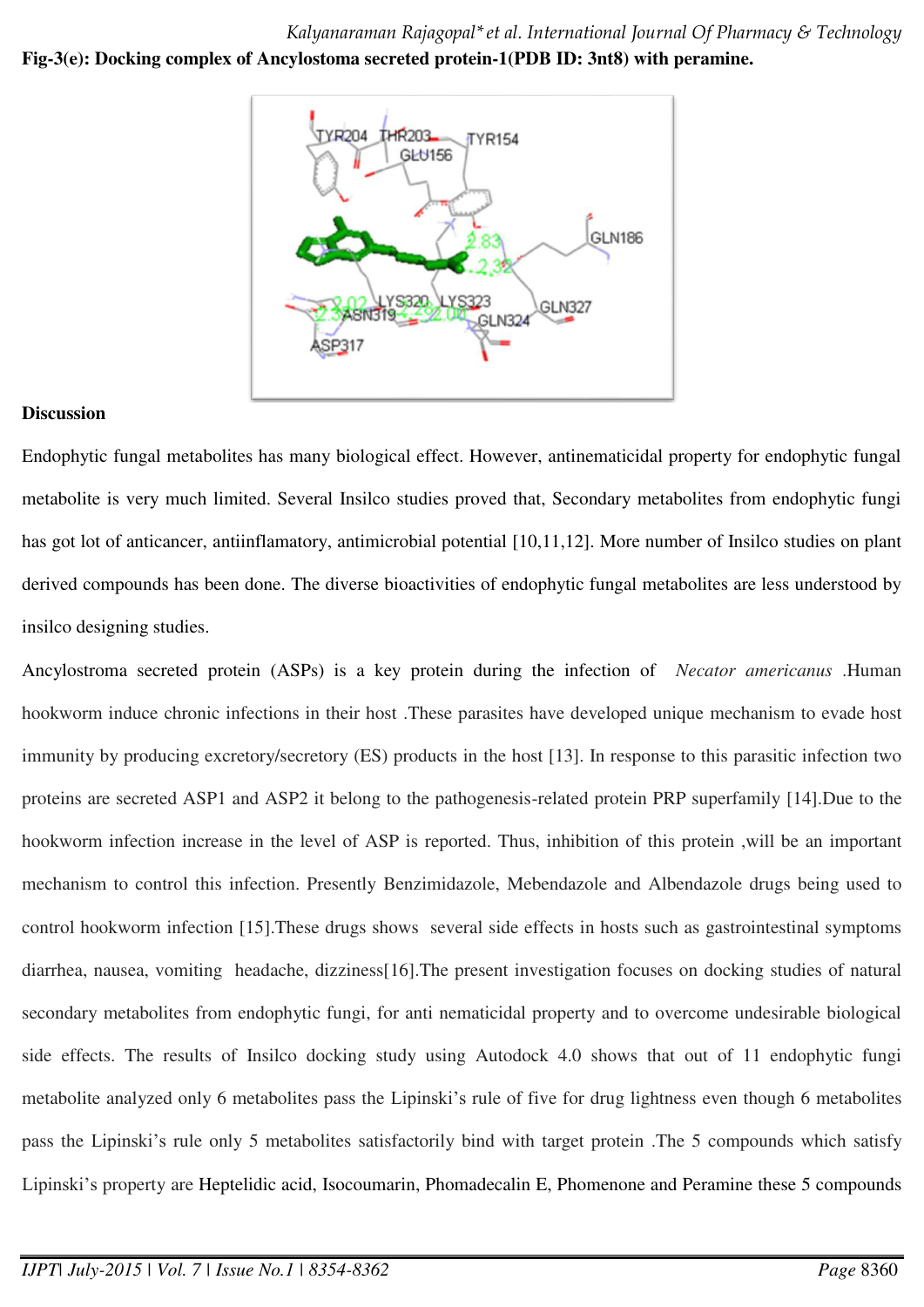bind with active site of ASP-1 protein with good binding energy of −15.84, -14.62, -11.16,-6.54 ,-6.11 respectively (Table.4) . The amino acid residues with which hydrogen bonds formed for Heptelidic acid are Ser155, Lys323, Gln327; Isocoumarin forms hydrogen contacts with Gln324, Gln186, Val180; Phomadecalin E establish hydrogen contacts with Glu335, Leu338, Asn331; Phomenone forms hydrogen contacts with Lys323, Asn68, Pro187, Tyr154 and Peramine forms hydrogen contacts with Gly156, Tyr154, Gln327, Tyr203 the results given in (Table.2) are in the active site of ASP-1. Heptelidic acid and Isocoumarin binds in the binding site with more hydrogen bonds when compared to other compounds investigated in the present study. This indicates that these two compounds has better anti nematicidal property, than other secondary metabolites of endophytic fungi. The strength of a compound predicted by their hydrogen bonding complex [17].

| Serial number | Compound           | <b>Hydrogen contacts</b>      |
|---------------|--------------------|-------------------------------|
| a             | Heptelidic acid    | SER155,LYS323,GLN327          |
| h             | <b>Isocoumarin</b> | GLN324, GLN186, VAL180        |
| $\mathbf{c}$  | Phomadecalin E     | GLU335, LEU338, ASN331        |
| d             | Phomenone          | LYS323, ASN68, PRO187, TYR154 |
| e             | Peramine           | GLY156,TYR154,GLN327,TYR203   |
|               |                    |                               |

Molecular docking studies of marine derived fungal metabolites Hsp90a cancer protein proves their ability to be used as drug leads for cancer treatment [18] from this investigation it was observed that fungal endophytic secondary metabolites such as Heptelidic acid, Isocoumarin, Phomadecalin E, Phomenone, Peramine were more potent ASP-1 inhibitor through comparative docking studies which has lots of promise to develop is ASP-1 inhibitor.

### **Conclusion**

To conclude that the compounds which show better binding features with ASP-1 protein can be explored further using invitro studies, thus these compounds can be effectively used as antinematicidal treatment which is predicted on the basis of docking score .The insights gained in the present work can be further used in experimental studies for designing antinematicidal drug with novel target better mechanism.